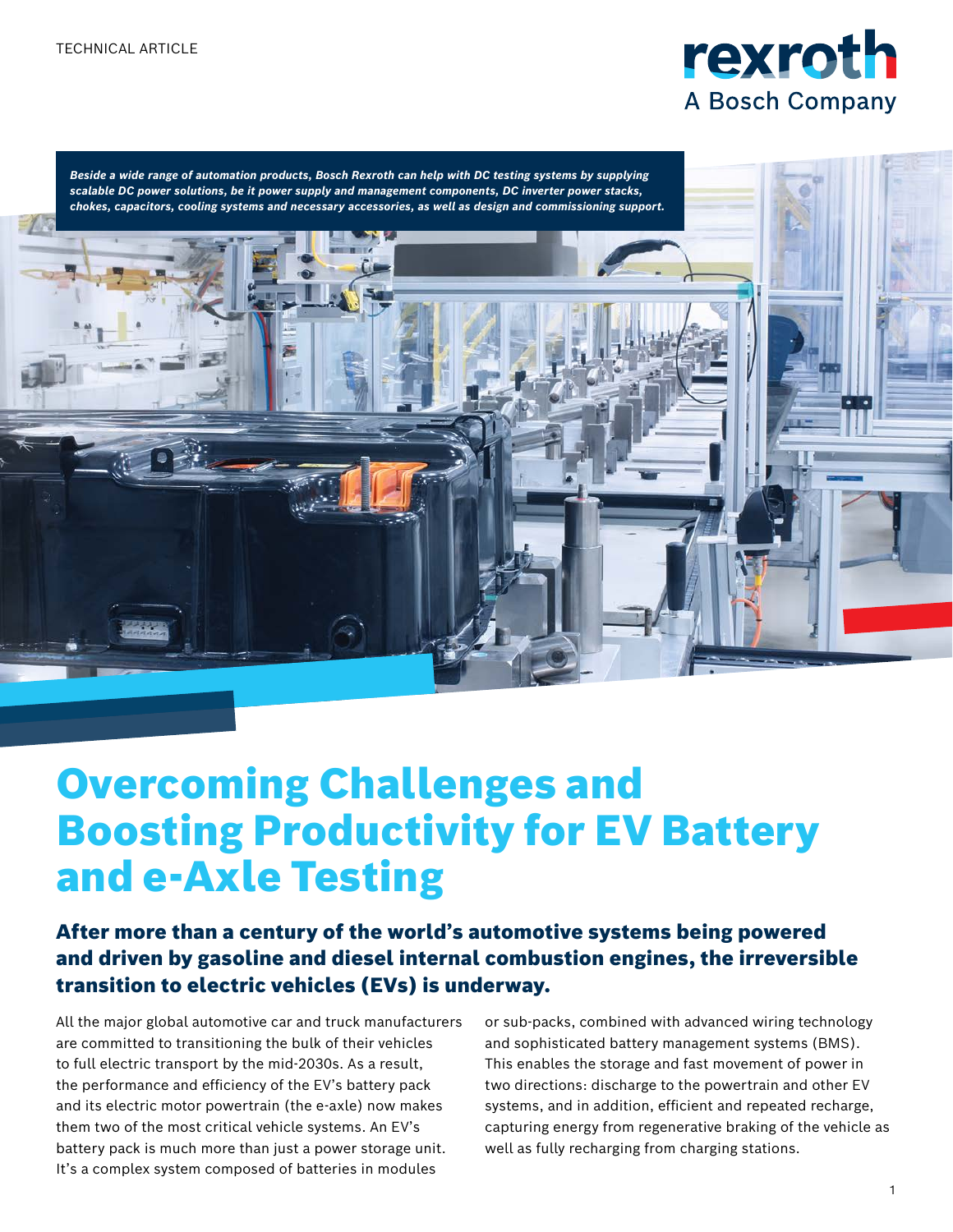### CRITICAL NEED: TESTING AND VERIFICATION OF BATTERY & E-AXLE PERFORMANCE

As with conventionally powered models, electric vehicles are rated for their energy efficiency and operating range on a charge by the Environmental Protection Agency. This operating range is a critical performance metric used by vehicle manufacturers, industry experts and consumers to assess the value of an EV and compare different makes and models. Most critically, as more and more vehicle buyers seriously consider purchasing all-electric vehicles the certified operating range will become a vital number for buyers to assess who may harbor concerns from "running out of juice" mid-journey. For example, the Ford F150 Lightning, the first fully electric version of America's most popular vehicle for more than 40 years, has over 190,000 reservations and counting.

EV manufacturers are therefore making major investments in high-performance testing platforms for their battery packs and e-axle systems. These testing systems leverage the latest digital tools, using advanced DC inverter power management technology to efficiently test and verify the charge and discharge cycles of their battery packs. Furthermore they simulate and verify the modular power conversion, energy regeneration and energy draw of their e-axles (electric drives and motors of the EV).

## CHALLENGES FOR BATTERY PACK AND E-AXLE TESTING

EV battery packs are composed of multiple battery modules, which are themselves composed of multiple cells; the number of modules varies, from two to eight, although battery design continues to evolve. The battery packs also include state-of-the-art cooling technology and advanced

BMS controllers, which compute, track, monitor and manage the available energy/charge in the pack. The BMS also controls the energy discharge (when the EV demands energy) and recharge (when power is fed back into the battery via regeneration and/or full charging).

End-of-line battery and e-axle testing systems must take into consideration the challenges associated with high-output mass production of vehicles using them — by one estimate, a plant producing 50 EVs an hour would have a new battery pack to test every 72 seconds. Battery packs and e-axles are complex devices, with size and weight dimensions that require careful handling to move efficiently through testing systems.



*Bosch Rexroth's IndraDrive ML scalable range of inverters enables effective solutions for battery pack and e-axle testing, with a scalable DC/DC drive design that provides the smallest footprint and weight to save valuable control cabinet space.*



In response to these challenges, a new generation of battery and e-axle testing systems is being developed, built around a combination of advanced testing software modules and the

> *Electric vehicle battery fabrication is a complex multi-step process. The critical end-of-line step is charging and testing the battery pack through a full cycle of discharge/regenerative charging/full power charging steps to ensure each pack delivers its specified performance and has the specified state of charge.*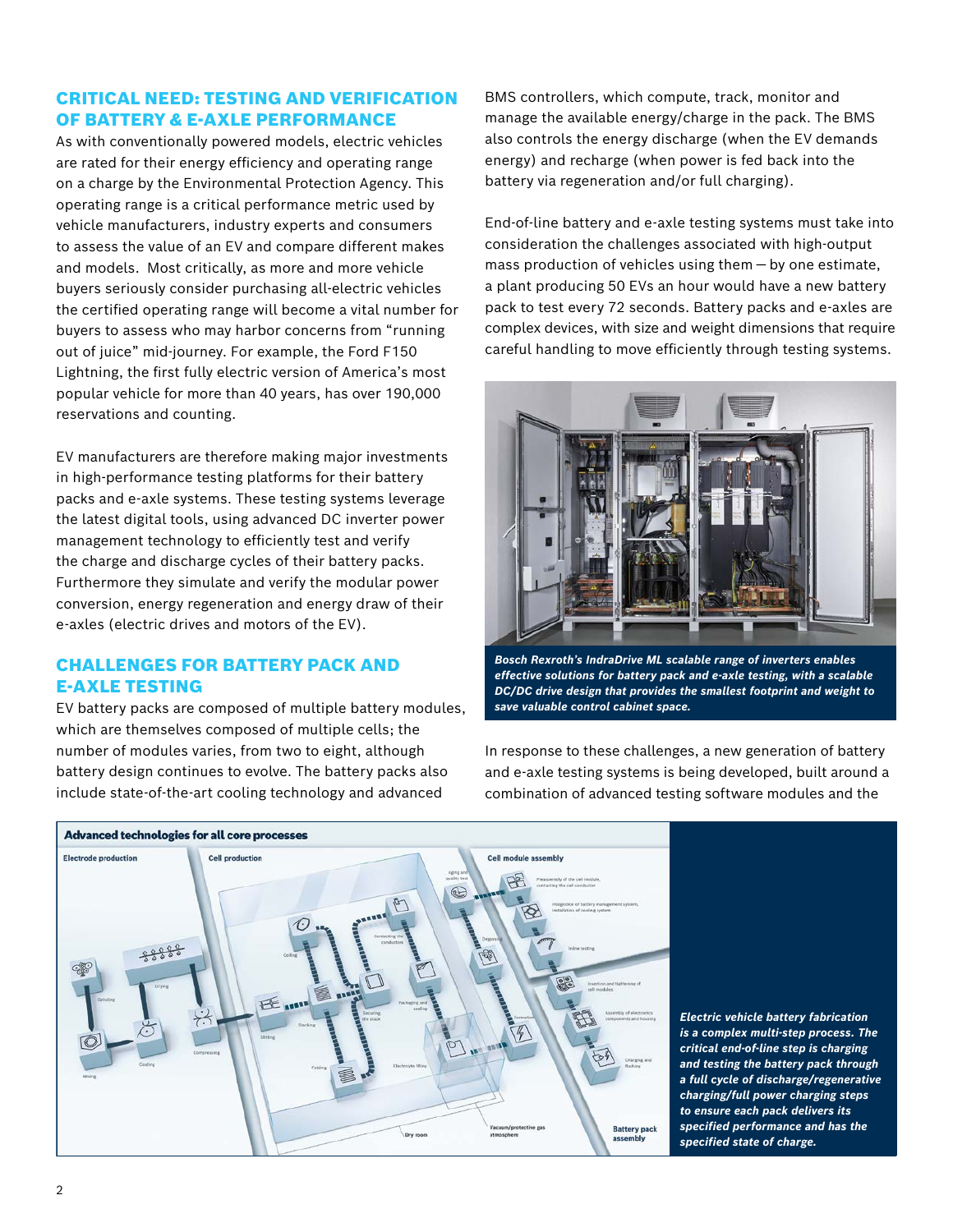latest generation of high-performance industrial inverter drives. These high-power inverters, such as the modular and scalable Bosch Rexroth IndraDrive ML, provide the safe, controlled and rapid delivery of DC power to the test stands, in order to supply/remove the correct amount of power to battery packs and e-axles according to the testing program's requirements.



*for EV manufacturers to select one common inverter power stack for power supply, inverter and DC/DC converter to support both battery pack and e-axle testing systems.*

The system topology for the battery charging and e-axle testing systems is similar, although not completely identical. The EV manufacturer creates the master testing program, which typically runs on an industrial PC and controls the specific charge and load cycles. These cycles are designed to match real world demand specifications, for driving, regeneration and charging, and to verify that the e-axle and battery performs as designed, by comparing command and actual data point, as well as EV equipment data.

The high-power inverter technology is crucial to this testing platform. It provides the modular power conversion, taking the plant's main AC power and converting to DC, then delivers power efficiently to DC/DC inverters on a common DC bus. DC/DC inverter set(s) are connected to the battery pack being tested, interfacing with the test computer and BMS to carry out the discharge, recharge and full charge cycles as dictated by the testing program.

The DC/DC inverter and the BMS provide the data real-time the testing system needs to evaluate whether the battery pack or e-axle is performing according to specifications: the BMS computes, tracks and monitors the available energy/ charge and the EV's computer computes the available range, based on the vehicle's drives and electric motors. The

testing system inverter power supply can report real-time voltage, current and power as each battery pack or e-axle is cycled through the testing sequences.

#### KEY INVERTER FEATURES FOR EV TESTING SYSTEMS

To support the rigorous, high-throughput testing demands for these systems, the scalable inverter technology plays a central role. They need to be efficient systems that can support very dynamic current ramps into the EV inverters and/or battery, charging and discharging power at the required voltage, and exercise tight control of the power flow.

The most crucial performance consideration for testing system inverters is their ability to support a broad range of DC output voltages and currents. One reason this is critical is that EV manufacturers have been increasing their battery packs' storage and output capacities. Older battery packs were often limited to approximately 420 volts (DC), and the charging systems were limited in power (typically 11 kW to 50 kW). These could take too long to charge from 20% to 80%.

EV manufacturers are moving to more powerful packs — in the 800 V to 900 V DC range — so it is important to select testing system inverters that can deliver broader output voltage ranges, from 20 V to 1150 V DC, and ever increasing DC output current demands, e.g. beyond 2000A. Equally important is the inverter control mode: How tightly can it control the required output by providing constant voltage, current and power according to the power cycling required in the testing.

For example, the Rexroth IndraDrive ML inverter provides very precise and accurate control, with less than 0.1 percent ripple (EV DC power systems have virtually no ripple). This is due to the high dynamics in its power stage and controller section and the closed loop measurement at the DC/DC converter output.

Given that numerous battery and e-axle test stands will most likely be needed to support high-volume automotive manufacturing, inverters that support reliable and clean DC power and efficient bus sharing are an important consideration. Inverter cooling is equally important, given that banks of inverters will need to support multiple test stands in a high-throughput end-of-line testing environment. Liquid-cooled inverters can support high power density and effective heat dissipation, helping make the testing equipment more energy-efficient and minimizing floor space demands. In addition, liquid cooling is also the cooling method used for batteries and e-axles.